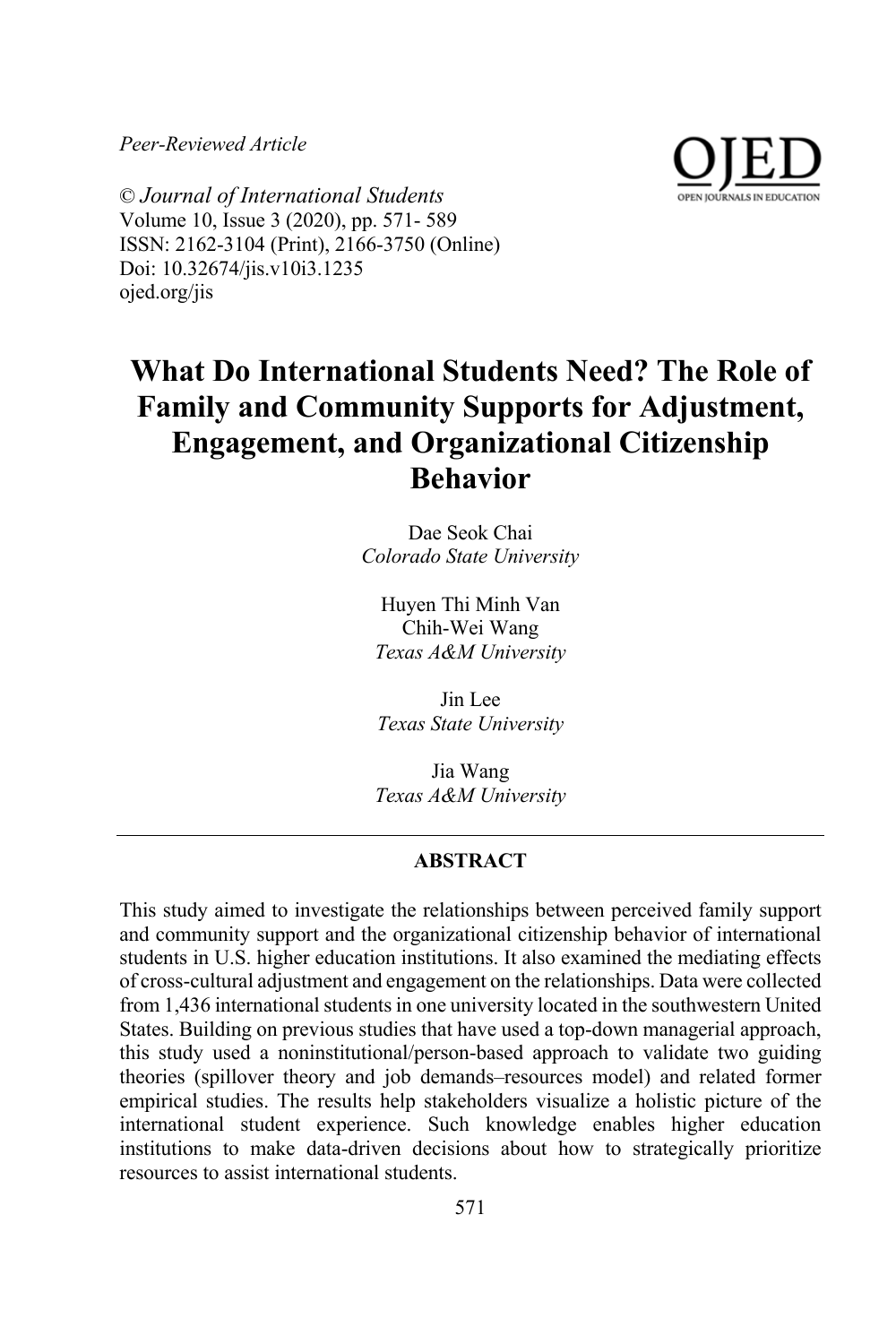**Keywords:** adjustment, community support, engagement, family support, international students, organizational citizenship behavior

The number of individuals who have studied abroad has been rising at an approximate 6% annual growth rate worldwide (Organisation of Economic Cooperation and Development [OECD], 2019). International students enrolled at U.S. higher education institutions (HEIs) accounted for 5.2% of the entire student population (OECD, 2019). It is widely recognized that international students contribute to HEIs and local communities in the host country intellectually, culturally, and economically. For example, international students play a significant role in the internationalization of HEIs, which assists institutions in gaining world-class status (Abdullah et al., 2013). International students also bring financial benefits to HEIs and local communities. Furthermore, they add diversity to HEIs by bringing fresh and global perspectives (Egron-Polak, 2012; Martirosyan et al., 2019).

Despite the increasing number and added value to HEIs, this group of student population has received less attention from scholars compared to other groups such as the Black and the Latino population (R. King & Raghuram, 2013). Furthermore, international students have continuously reported great difficulty in integrating, both academically and socially, into the host country (Jindal-Snape & Rienties, 2016). Thus, academic and social supports for international students are critical for their adjustment, engagement, and success (Cho & Yu, 2015; Martirosyan et al., 2019).

To support international students, HEIs have primarily adopted a top-down managerial approach (Abdullah et al., 2013). This approach is grounded in an assumption that international students should assimilate to the societal culture of the host country and the institutional culture of the host HEIs to be academically successful and socially integrated (Chapdelaine & Alexitch, 2004). This assumption is built on the idea that international students exclusively rely on HEIs to establish social capital that allows them to acquire knowledge of the local culture and take advantage of the resources and opportunities offered by their host HEIs (Trice & Yoo, 2007). However, this top-down approach does not fully grant international students access to available social capital in a host country because the approach does not guarantee relationships with various entities or communities in a host country, and particularly does not facilitate international students to acquire resources in their personal domains from other noninstitutional entities (e.g., support from family or community).

Considering the reciprocal relationships between experiences in work-related domains and personal domains (Caligiuri et al., 1998), resources in personal domains are just as important as experiences in work-related domains to ensure international students' academic success, cultural adaptation, and social integration in the HEI context. Nevertheless, previous studies have mainly focused on examining international students' academic performance and related antecedents in work-related domains (Abdullah et al., 2013), while largely overlooking resources they need in personal domains.

The concept of academic performance includes not only grade point averages (GPAs), but also various attitudinal and behavioral outcomes because they have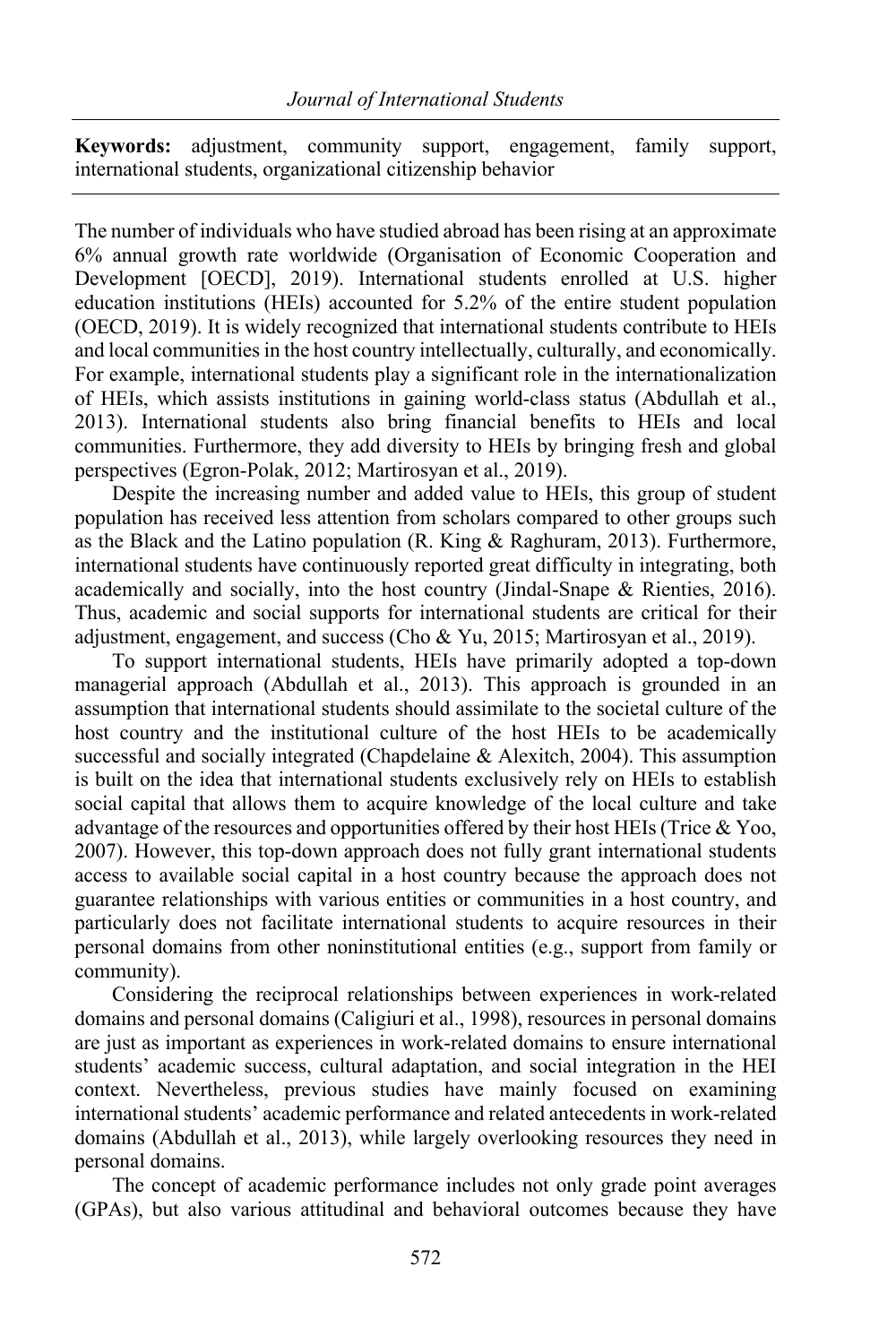significant impact on students' academic and career success (Meriac, 2012; Schmitt et al., 2008). Organizational citizenship behaviors (OCBs), such as helping other students solve task-related problems or protecting and conserving organizational resources, have been recently used as a measure of students' behavioral outcomes (e.g., Myers et al., 2015). Since international students tend to earn higher GPAs compared to domestic students (Rienties et al., 2012), an accurate understanding of their performance should go beyond the consideration of GPA as the sole indicator. For this reason, OCBs are included in this study.

The current study explored the role of resources in the academic success and social integration of international students. Specifically, it investigates how perceived family support (PFS) and perceived community support (PCS) were associated with OCBs. It also examined the mediating effects of cross-cultural adjustment (CCA) and engagement on the relationships. In this study, international students are defined as self-initiated expatriates (SIEs) who are different from assigned expatriates with three distinct characteristics (Cerdin & Selmer, 2014). First, the decision to go abroad is made by SIEs not by a home organization. Second, financially, SIEs rely on their personal savings or income earned from employers in the host country, whereas assigned expatriates receive financial support from their home organizations. Third, SIEs strive to meet their own personal goals, whereas assigned expatriates are expected to accomplish tasks assigned by their home organizations. SIEs have drawn increasing attention from researchers and practitioners with the rise in the number of international talents crossing borders for career, travel, education, and lifestyle opportunities (Cerdin & Selmer, 2014). Studying international students with characteristics of SIEs allows us to gain deeper or additional insights into the concept of SIEs and to test the applicability of expatriation theories in the HEI context.

This study contributes to the international higher education literature in several ways. First of all, this study provides empirical evidence that will inform HEIs of critical resources in personal domains needed by international students for successful academic achievement and social integration. Second, unlike previous studies focusing on a top-down managerial approach, this study adopted noninstitutional/individual-focused approach; thus, the findings provide insights that will enable HEIs to make data-driven decisions about how to strategically prioritize resources to assist international students. Finally, considering the fact that more than 60% of the studies related to international students are atheoretical (Abdullah et al., 2013), this study was guided by two well-developed theories. Grounding this study in a sound theoretical foundation allows for generation of more reliable results that will contribute toward theory testing and theory building. Meanwhile, this study also provides a new framework that can be used to guide future studies with underrepresented populations in HEIs.

# **THEORETICAL FRAMEWORK**

This section describes two guiding theories and the five constructs examined in this study. It also presents hypotheses derived from relevant literature.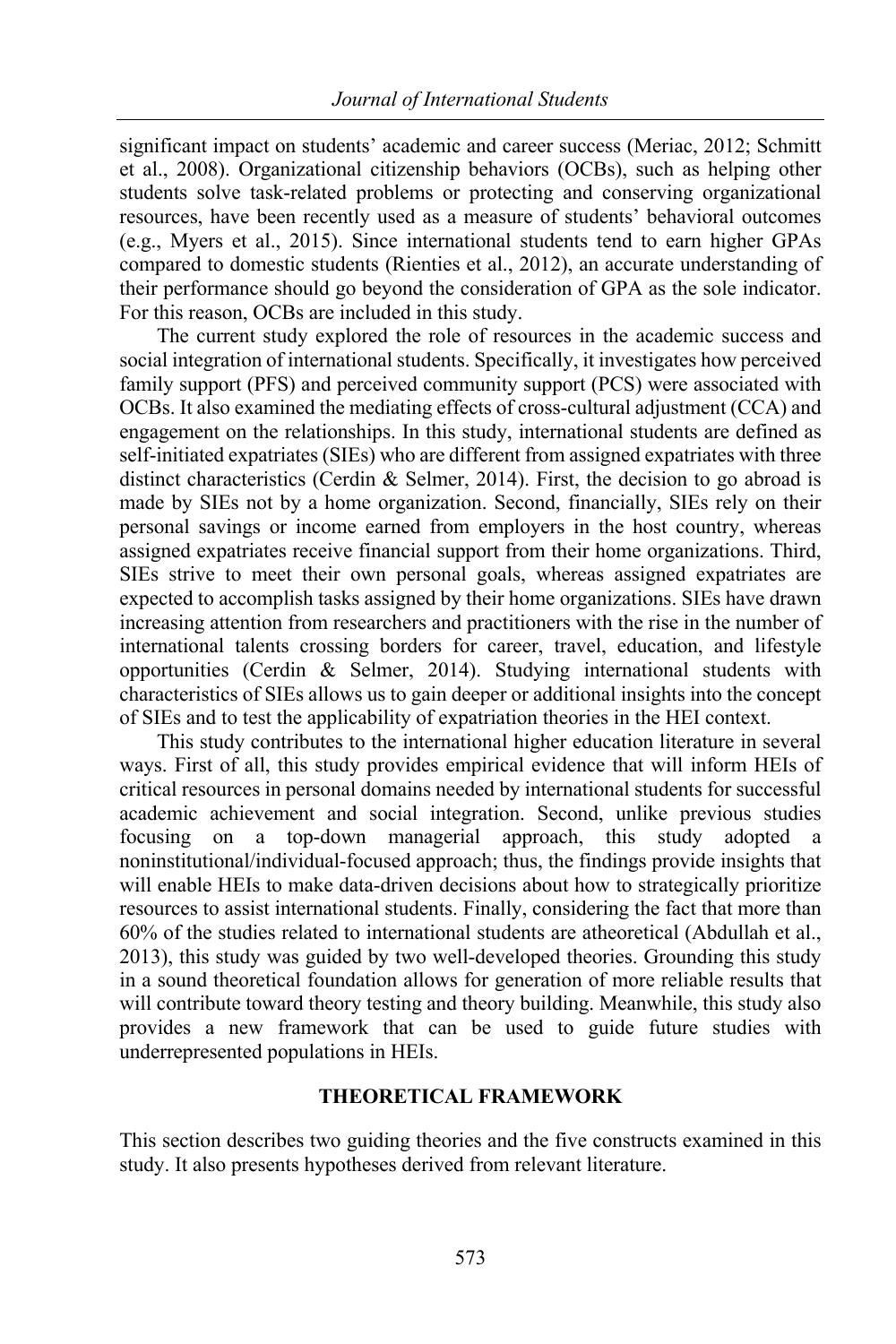# **Spillover Theory**

Spillover occurs when emotions and attitudes are conveyed from work to home or vice versa (Caligiuri et al., 1998). Caligiuri et al. (1998) applied the spillover theory to the cross-cultural context when examining whether family support, family communication, and family adaptability are significantly related to expatriate adjustment. For international students as SIEs, the work domain (e.g., class tasks, study, and/or research) and the personal domain are interrelated; in other words, international students cannot succeed in one while failing in the other; thus, support from personal entities (e.g., family and the community) is crucial for their adjustment and academic success (e.g., Aldawsari et al., 2018; Martirosyan et al., 2019).

The spillover theory is useful to the current study because it helps describe the impact of resources in personal domains (e.g., PFS and PCS) on work-related attitudinal and behavioral outcomes of international students as SIEs (i.e., CCA, engagement, and OCBs). The resources in personal domains may help international students establish healthy autonomous bonds with others outside their family and still feel connected to their family (Minuchin, 1974). This connection generates some level of emotional support for international students, leading to better CCA, deeper engagement, and eventually more positive behaviors/attitudes (Cho & Yu, 2015).

## **Job Demands–Resources Model**

Demerouti et al. (2001) proposed the job demands–resources (JD-R) model as a comprehensive approach to influence employee well-being. The JD-R model categorizes job characteristics into job demands and job resources. Job demands refer to "physical, social, (psychological,) or organizational aspects of the job that require sustained physical or mental effort and are therefore associated with certain physiological and psychological costs," whereas job resources refer to the aspects of jobs that help people "(a) be functional in achieving work goals; (b) reduce job demands at the associated physiological and psychological costs; or (c) stimulate personal growth and development" (Demerouti et al., 2001, p. 501).

The JD-R model proposes that job demands may lead to employees' mental and physical strain that can result in exhaustion and health problems, while job resources are considered the potential motivation, leading to engagement and performance (Bakker & Demerouti, 2007). Bakker and Demerouti (2007) also highlighted an interaction between job demands and job resources in the JD-R model. Job resources play a buffering role in enhancing individuals' well-being from the consequences of job demands. For example, when international students feel fully supported by their family, their emotional and physical job demands are reduced. Job resources are also highly associated with human motivation when job demands are intense. As individuals acquire, maintain, and protect the quantity and quality of their job resources, a high level of job resource loss or job demands strengthens the relationships between job resources and motivation (Demerouti et al., 2001). With a high level of job resources, motivated individuals are likely to meet their goals and to feel engaged in their work, whereas exhausted individuals with a high level of job demands may experience burnout (Nahrgang et al., 2011).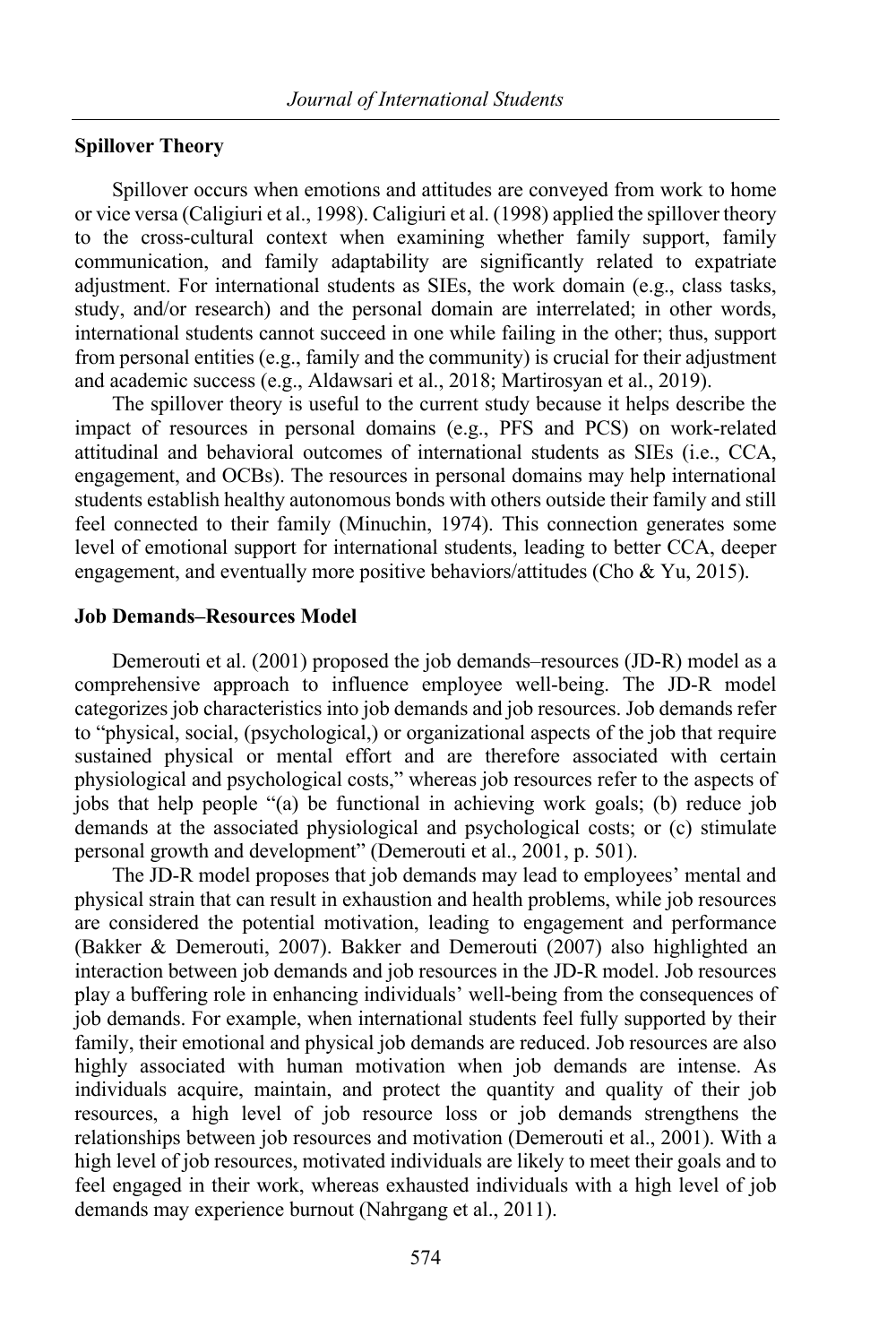International students as SIEs face unfamiliarity as they attempt to adjust to a foreign culture and local HEI policies. They also do not typically have any social networks in a foreign country. All these challenges can be considered job demands for international students. With such high job demands, international students try to gain more resources to maintain their level of job resources (e.g., PFS and PCS), which may (a) buffer the influence of job demands on strain and (b) motivate them to be engaged and demonstrate OCBs (Bakker & Demerouti, 2007). Although the JD-R model is widely used in various organizational contexts, the applicability of the model in the HEI context has not been empirically examined (Rattrie & Kittler, 2014). This study is one of the first attempts in this direction. In this study, the term "resources" is used as a replacement of "job resources" to reduce a possible confusion from readers.

# **Perceived Family Support**

As one of the primary resources in personal domains for SIEs, family support refers to the degree of intimacy family members feel towards one another (Caligiuri et al., 1998). Spending time and sharing thoughts and feelings together are examples. Through a critical review of expatriate adjustment literature, Takeuchi (2010) found that very few studies had focused on the impact of family support on expatriates' adjustment. Among the few studies, Caligiuri et al. (1998) revealed a significant relationship between family support and expatriates' CCA, based on 110 expatriate families in a host country. In the international higher education literature, results about the influence of family support on international students' outcomes in HEIs are inconsistent. Aldawsari et al. (2018) studied 94 international students in the United States and found that social support from family and friends significantly affected international students' psychological adjustment. Bulgan and Çiftçi (2018), however, found a nonsignificant relationship between social support and psychological adjustment based on their study with 243 married international graduate students in the United States. More importantly, social support is a composite construct of support from family, friends, and significant others, and we found no study examining the impact of support primarily from family on outcomes of international students. Informed by the empirical studies and the theoretical framework, the following hypotheses are proposed for this study:

H1: Perceived family support is positively related to cross-cultural adjustment.

H2: Perceived family support is positively related to engagement.

H3: Perceived family support is positively related to organizational citizenship behavior.

# **Perceived Community Support**

The concept of community covers a broad meaning ranging from a physical place within a geographical territory where people share something in common to a group of people connected based on shared interests (Crow & Allen, 1994). Herrero and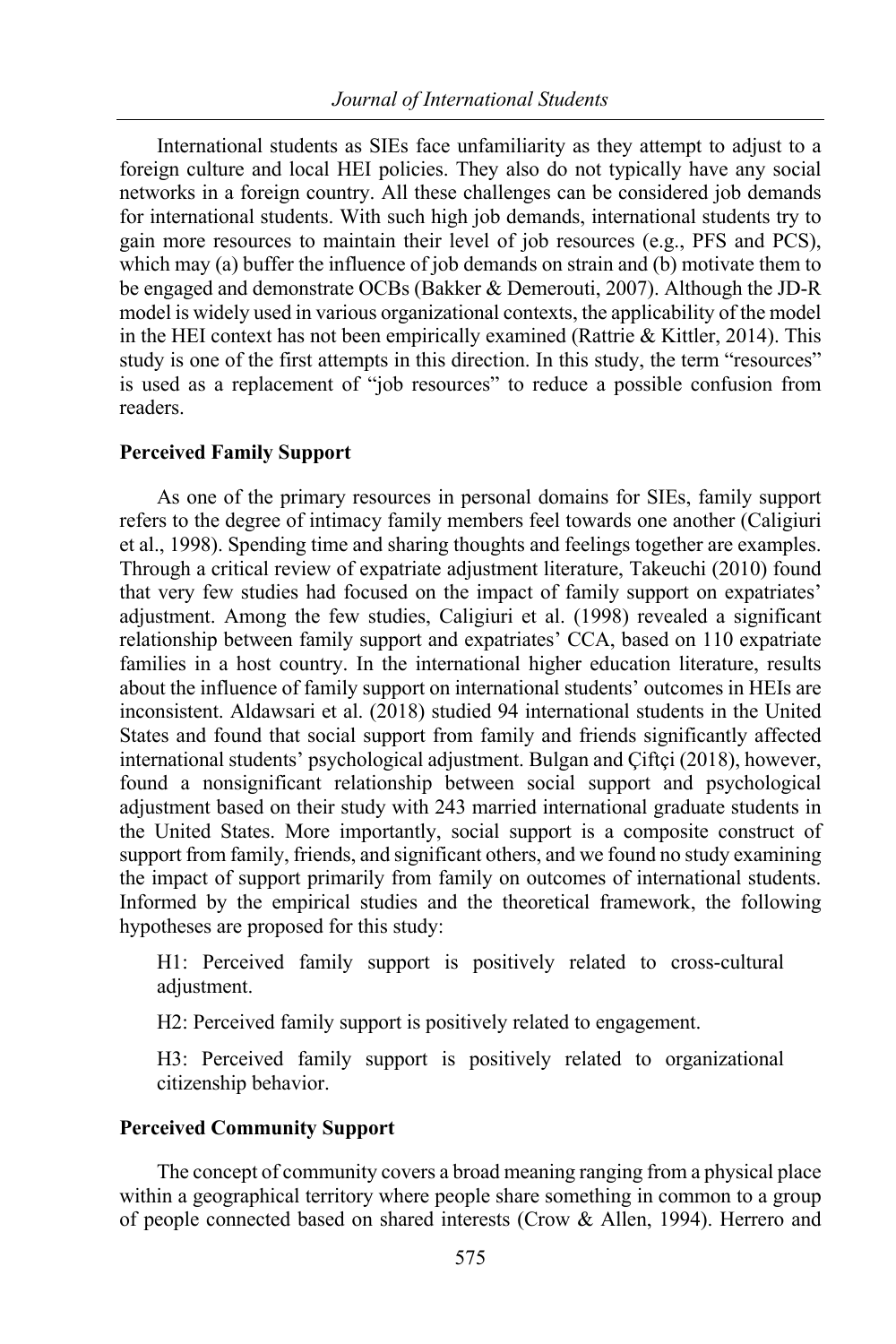Gracia (2007) measured PCS regarding social integration into the community, participation in the community, and use of community organizations. Community integration is the sense of belongingness and/or identification with a community. While community participation is the level of involvement in social activities, use of community organizations refers to the degree of support a person receives from the community.

Being involved in and connected with a community provides international students with cultural learning experience (Gresham & Clayton, 2011), which facilitates their intercultural adjustment in the host countries. International students who maintain a connection with the community have less difficulty in adjusting to a new culture and feel less depressed (Jackson et al., 2013), which may lead to engagement and OCBs (Herrero & Gracia, 2007). Thus, the following hypotheses are proposed for this study:

H4: Perceived community support is positively related to cross-cultural adjustment.

H5: Perceived community support is positively related to engagement.

H6: Perceived community support is positively related to organizational citizenship behavior.

# **Cross-Cultural Adjustment**

International students' ability to adapt to a new culture determines their work and life success since CCA is one of the most crucial factors influencing SIEs (Takeuchi, 2010). CCA refers to the degree to which a SIE psychologically feels comfortable with various aspects of a host culture (Black, 1988). Unlike researchers who treated CCA as a unitary construct, Black (1988) identified CCA as a multifaceted construct including general adjustment, interaction adjustment, and work adjustment. General adjustment refers to the degree of comfort in which an expatriate experiences general living conditions in everyday life in the host country such as food, weather, and entertainment. Interaction adjustment is the extent to which an individual interacts with host country nationals and the comfort they feel working and/or interacting with other people, such as general host nationals, professors, and colleagues. Finally, work adjustment is the degree to which SIEs are concerned about their job including performance standards, supervisory responsibilities, and working conditions.

In the international higher education literature, scholars have primarily examined psychological and academic adjustment (J. Wang, 2009; Yusoff, 2012). However, in the current study, adjustment to a host culture is considered critical to international students as SIEs. In the SIE literature, CCA has been widely used as an indicator of outcomes and/or a mediator of effectiveness. CCA is positively associated with job satisfaction (Froese & Peltokorpi, 2013) and contextual performance (Wu & Ang, 2011), both of which are significantly related to OCBs. Moreover, the JD-R model has indicated the positive impact of CCA on engagement. Thus, the following hypotheses are proposed:

H7: Cross-cultural adjustment is positively related to engagement.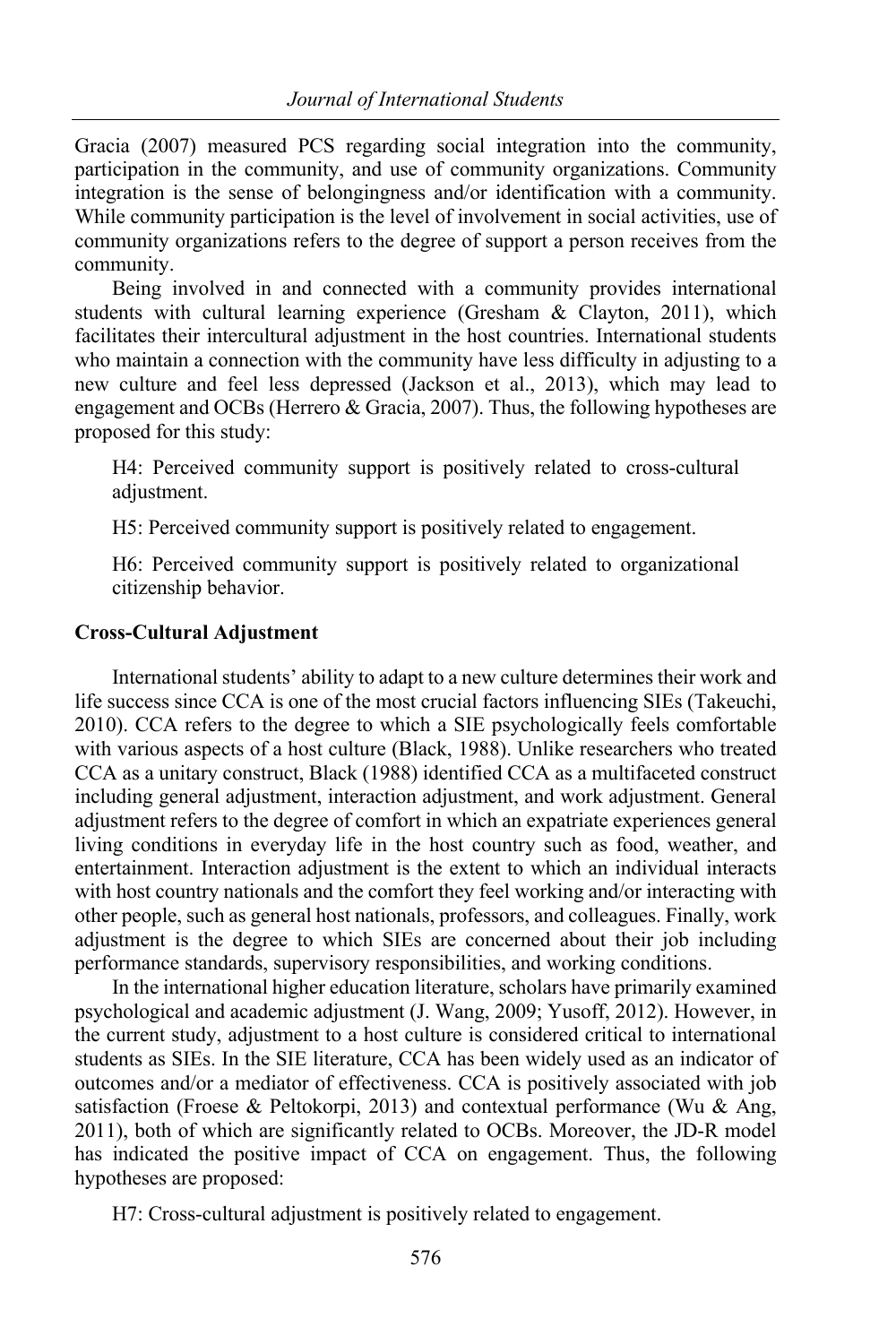H8: Cross-cultural adjustment is positively related to organizational citizenship behavior.

## **Engagement**

Engagement is a "positive, fulfilling, work-related state of mind that is characterized by vigor, dedication, and absorption" (Schaufeli et al., 2002, p. 74). With vigor, employees are devoted to their work and persevere even when they are confronted with difficulties. Dedication is a "psychological identification with one's job" while absorption refers to "being fully concentrated and engrossed in one's work" (Schaufeli et al., 2002, pp. 74–75). In the international higher education literature, engagement has been considered as a critical outcome of students since it is significantly related to several positive outcomes (Green, 2019), including OCBs. Surveying 1,174 students across 10 U.S. HEIs, Schmitt et al. (2008) identified that OCBs were related to student satisfaction, which is conceptually overlapped with engagement. The JD-R model also supports the impact of engagement on positive outcomes such as OCBs. Therefore, the following hypothesis is proposed:

H9: Engagement is positively related to organizational citizenship behavior.

# **Organizational Citizenship Behavior**

The concept of academic performance includes not only GPAs, but also various attitudinal and behavioral outcomes since the latter may prevent or enhance productivity and success of students (Meriac, 2012; Schmitt et al., 2008). As one of the popular behavioral outcomes, OCBs refer to performance of individual behavior that is "discretionary or volitional behavior" and "not explicitly recognized by an organization's reward system" (Organ et al., 2006, p. 3). Examples of OCBs include helping other students solve task-related problems and protecting and conserving organizational resources. According to Williams and Anderson (1991), OCBs occur at two levels—organizational and individual. An OCB at the organizational level (OCBO) directly benefit the organization (e.g., informing in advance of an absence) and is considered generalized compliance. An OCB at the individual level (OCBI) benefit organizational members (e.g., assisting those who work overnight) and is considered altruism.

Since international students relocate with their own mission—academic achievement—they tend to work hard to earn high GPAs. In this case, it is difficult to determine their academic achievement and integration based solely on their GPAs. Therefore, we consider their OCBs as a critical positive outcome. Based on the empirical studies and the theoretical framework, the mediating effects of engagement and CCA between resources in personal domains and OCBs could be assumed. Thus, the following hypotheses are proposed:

H10: Cross-cultural adjustment mediates the relationships between resources in personal domains and organizational citizenship behavior.

H11: Cross-cultural adjustment mediates the relationships between resources in personal domains and engagement.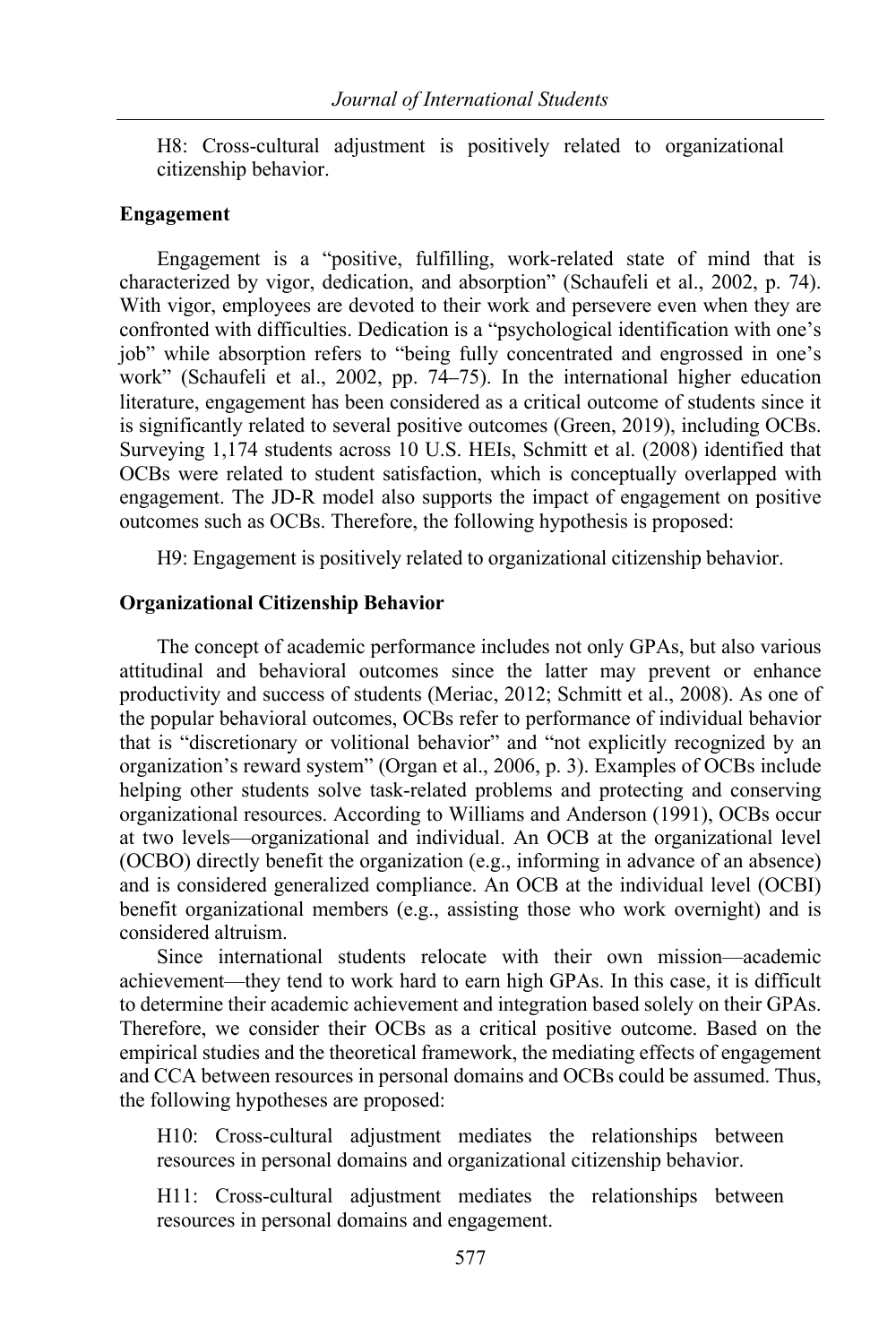H12: Engagement mediates the relationships between resources in personal domains and organizational citizenship behavior.

## **METHOD**

# **Data Collection**

We collected data from international undergraduate/graduate students at a large public university in Texas. Once the Institutional Research Board reviewed and confirmed the research proposal, we distributed an online survey to all international students of the university  $(N = 5,108)$  via email. To increase the response rate, we implemented three strategies. First, we translated the survey from English into eight different languages to provide linguistic convenience for a diversity of participants. We used a forward-backward translation technique to ensure the accuracy of translation. Second, we entered survey respondents entered twice in a raffle to win one of 12 gifts upon completion of the survey. Third, we sent a reminder email to candidates three times. A total of 1,847 responses were returned (36.1% response rate). After removing incomplete cases, 1,526 responses were retained. After data screening based on literature on univariate/multivariate outliers, normality, and multicollinearity, 1,436 cases were included for final analysis. The demographic characteristics of the participants varied: gender (male =  $61.7\%$ ; female =  $38.2\%$ ; other = 0.1%); pursuing degree (undergraduate = 12.7%; masters = 35.1%; PhD = 51.3%; other  $= 0.9\%$ ). International students were involved in various types of communities: student organizations (27.4%), ethnicity groups (24.5%), religious groups  $(17.1\%)$ , local social groups  $(16.1\%)$ , and others  $(14.9\%)$ .

# **Measures**

A 7-point Likert scale from 1 (*strongly disagree*) to 7 (*strongly agree*) was used in this study. The quality (validity and reliability) and practicality (easy to use and short) were considered for the selection of specific measures.

#### *Perceived Family Support*

The 34-item Family Support Inventory was developed by L. A. King et al. (1995) to measure two dimensions of PFS: emotional sustenance (PFSE) and instrumental assistance (PFSI). Nasurdin and O'Driscoll (2012) validated a short version with eight items of PFSE and four items of PFSI ( $\alpha$  = .90). In this study, participants who were with their family in the United States ( $n = 288$ ) only responded to four items of PFSI. A sample item of PFSI is, "My family leaves too much of the daily details of running the house to me." A sample item of PFSE is, "Members of my family are interested in my academic work."

#### *Perceived Community Support*

Ng et al. (2014) shortened Herrero and Gracia's (2007) origianl 14-item instrument to a 10-item version. The reliability estimates for three dimensions were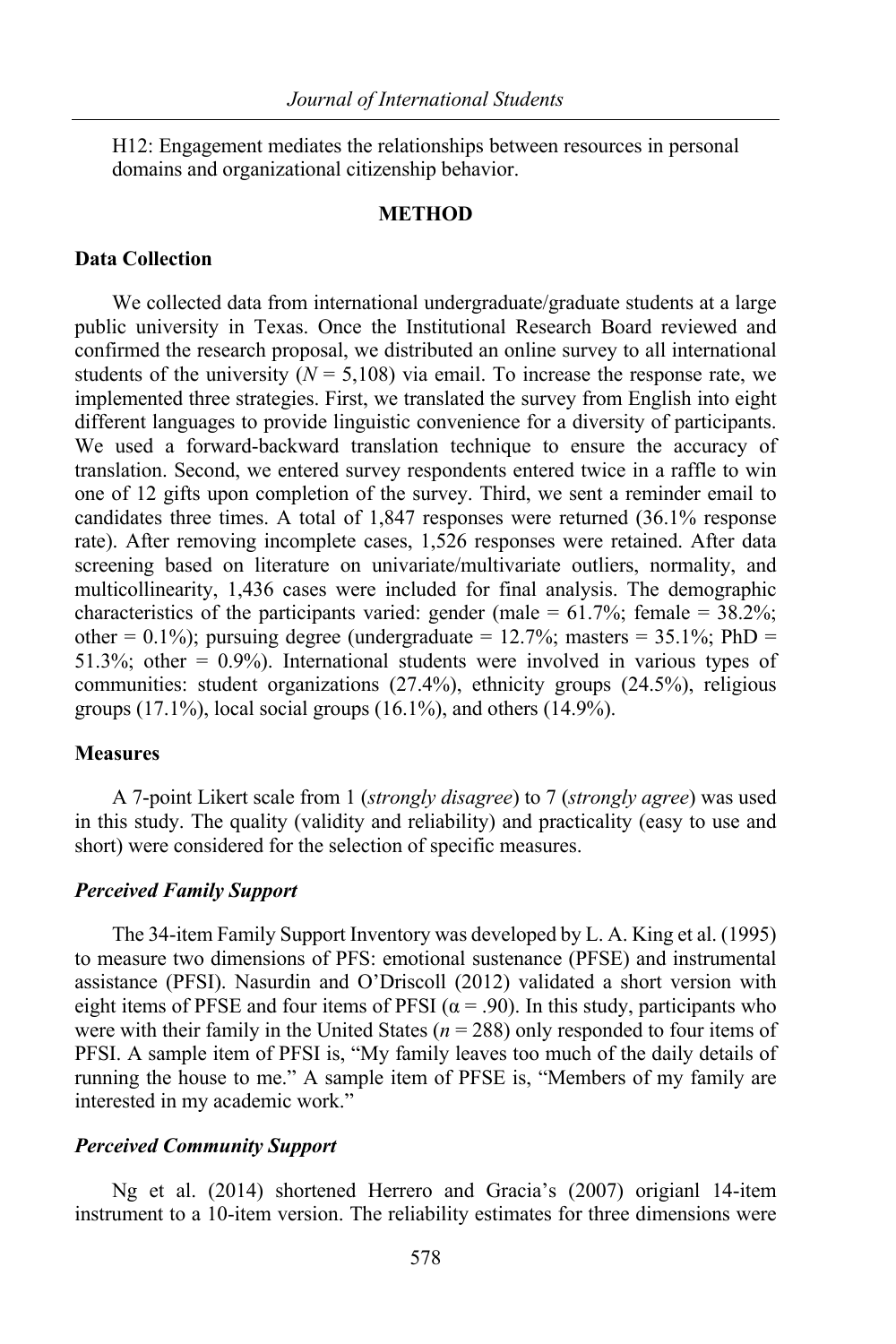0.79 (integration), 0.69 (participation), and 0.70 (organization). A sample item includes, "In my community, I could find people that would help me feel better."

### *Cross-Cultural Adjustment*

CCA was assessed in three dimensions (Black, 1988): general (CCA\_G: seven items), interaction (CCA\_I: four items), and work adjustment (CCA\_W: three items). The reliability estimate for each dimension was .89, .82, and .91, respectively (Black & Stephen, 1989). We removed the item of "supervisory responsibility" because international students do not supervise others, so only 13 items were asked in this study. Sample items of each dimension are "cost of living," "interacting with Americans on a day-to-day basis," and "specific academic responsibilities."

## *Engagement*

The Utrecht Engagement Scale was developed by Schaufeli et al. (2002) with 17 items. We adapted a 9-item shorter version ( $\alpha = .89$ ) in this study to measure the engagement level of international students. A sample item includes "When I do my academic work, I feel bursting with energy."

## *Organizational Citizenship Behavior*

We adapted the 11-item version of OCBs ( $\alpha$  = .88 [OCBI],  $\alpha$  = .75 [OCBO]) from Williams and Anderson (1991) in this study. A sample item for OCBI is, "I help others who have heavy workloads." A sample item for OCBO is, "I pass along information to peers."

We conducted an estimation of reliability for the five instruments. Cronbach's alpha was used to check the internal consistency of the items in the constructs. The reliability estimates of the five instruments were PFSI ( $\alpha$  = .82), PFSE ( $\alpha$  = .85), PCS (α = .97), CCA G (α = .82), CCA I (α = .94), CCA W (α = .81), engagement (α = .93), OCBI ( $\alpha$  = .85), and OCBO ( $\alpha$  = .82).

# **Data Analysis**

We examined and found no issue with (a) the univariate normality of the variables by checking the skewness and kurtosis, (b) the multivariate normality based on the two-sided multivariate skewness and kurtosis tests of fit  $(p < .01)$ , and (c) multicollinearity based on the variance inflation factor. We also checked a common method effect using Harman's single-factor test and found no issue as the majority of the variance was not accounted for by one general factor (12.6%). We primarily employed confirmatory factor analysis and structural equation modeling to examine the relationships between the nine latent factors (including the dimensions of each construct) and the 51 observed variables, as well as to confirm the hypothesized model. We also conducted standardized path coefficients, decomposition of effects, and the bias-corrected bootstrap method conducted to test the research hypotheses.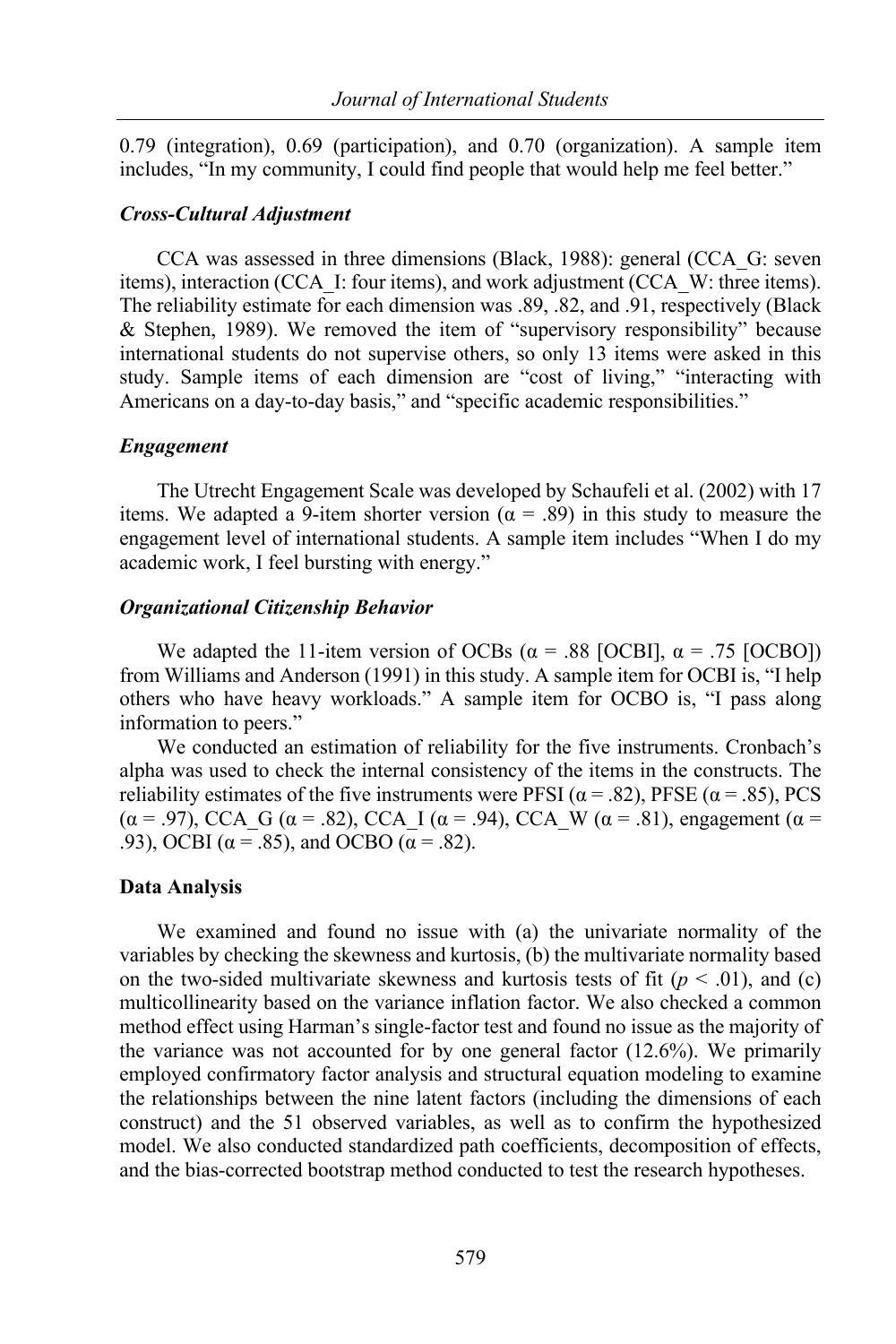## **RESULTS**

We present the results below (Table 1). We used the descriptive statistics and intercorrelations for the dimensions. All of the correlations, except for the correlation between instrumental PFS and CCA I, were statistically significant ( $p < 01$ ), ranging from .11 to .53.

|          | M    | SD.                                             | 1              | 2                        | 3 | 4 | 5                                                        | 6 | 8 | 9 |
|----------|------|-------------------------------------------------|----------------|--------------------------|---|---|----------------------------------------------------------|---|---|---|
| 1. PFSI  | 5.75 | 0.94                                            | $\overline{1}$ |                          |   |   |                                                          |   |   |   |
| 2. PFSE  | 5.43 | 1.17                                            | $1.30**$       | $\overline{1}$           |   |   |                                                          |   |   |   |
| 3. PCS   | 4.86 | 1.37                                            |                | $1.12^*$ .23**           |   |   |                                                          |   |   |   |
| 4. CCA G |      | $5.19$ $0.93$ $1.27**$ $15**$ $.29**$           |                |                          |   |   |                                                          |   |   |   |
| 5. CCA I | 4.73 | 1.42                                            |                | $0.08$ .11** .29** .47** |   |   |                                                          |   |   |   |
| 6. CCA W | 5.63 | $0.98$ $1.24**$ $.21**$ $.26**$ $.50**$ $.48**$ |                |                          |   |   |                                                          |   |   |   |
| 7. WE    | 5.26 | 1.01                                            |                |                          |   |   | $1.19**$ 32** 29** 29** 24** 44**                        |   |   |   |
| 8. OCBI  | 5.30 | 0.89                                            |                |                          |   |   | $1.16**$ $.34**$ $.29**$ $.26**$ $.25**$ $.36**$ $.53**$ |   |   |   |
| 9. OCBO  | 6.09 | 0.79                                            |                |                          |   |   | $1.20**$ .30** .19** .25** .19** .38** .42** .48**       |   |   |   |

**Table 1: Descriptive Statistics and Intercorrelations**

*Note*. PFSI = instrumental perceived family support; PFSE = emotional perceived family support;  $PCS$  = perceived community support;  $CCA$   $G$  = general crosscultural adjustment; CCA\_I = interaction CCA; CCA\_W = work CCA; WE = work engagement; OCBI = organizational citizenship behaviors at an individual level;  $OCBO = OCBs$  at an organizational level. \*\*Correlation is significant at the 0.01 level; \*Correlation is significant at the 0.05 level.

# **Measurement Model**

We conducted a confirmatory factor analysis to examine the validity of the measurement model for the participants. We evaluated the model fit with the collected data using five fit indices, including  $\chi^2/df$  for maximum likelihood (ML) estimation (2.0–5.0), root mean square error of approximation (RMSEA) (<.10), standardized root mean residual (SRMR) (<.10), comparative fit index (CFI) (>.90), and Tucker Lewis index (TLI) (>.90). However, the fit indices were not acceptable. Therefore, we conducted a confirmatory factor analysis with SPSS to check the relationships between the nine latent variables and 51 items. We found that the item of health care facilities was not related to CCA\_G but stood independently. The first question of OCBI about helping absent people in meetings, classes, or labs was also not combined with the other questions. We removed these questions because we believe that the unique context of graduate/undergraduate students (they mostly do academic work by themselves) would have an impact on the question. The seventh question of OCBI about passing along information to peers was also not associated with the others. We deleted the question due to the unique context of students in HEIs where students do not have many opportunities to share critical/secret information because most information on their academic work is open. Finally, Kline (2011) strongly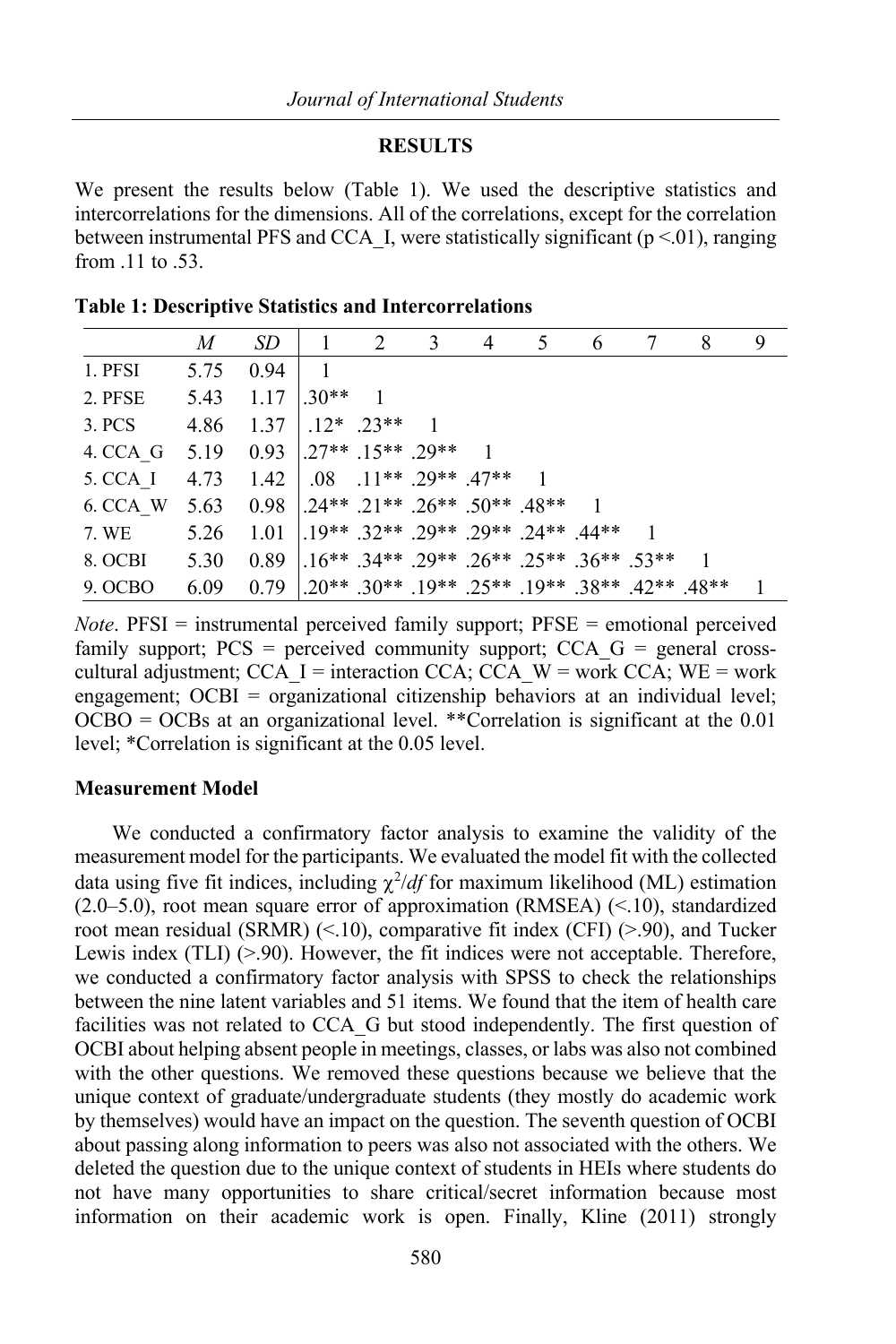recommended that intercorrelations among indicators for the same latent factor should be positive and at least moderately high in magnitude  $(> 50)$ . As we examined the correlation matrix among the indicators for each of the nine latent factors, the correlation coefficients of the first and second questions of engagement were below .50. Thus, the two items were correlated.

We conducted another confirmatory factor analysis with the model respecification (Kline, 2011) and the fit indices were satisfactory:  $\chi^2(823) = 2435.753$ , *p* < .001; RMSEA (.05); SRMR (.40); CFI (.93); and TLI (.92). All factor loadings in the measurement model were statistically significant  $(p < .001)$  and the standardized factor loadings ranged from .48 to .95, which were satisfactory (>.30).

# **Structural Model**

The results of the estimation of our structural model are summarized in Figure 1. Regarding the overall fit of the proposed model, the chi-square of the model was statistically significant  $(\chi^2[829] = 2968.650, p < .001)$ , indicating that the model was not consistent with the covariance data because of the large sample size  $(n = 1,436)$ .



**Figure 1: Structural Equation Model with Standardized Path Coefficient Estimates**

*Note*. PFSI = instrumental perceived family support; PFSE = emotional perceived family support;  $PCS =$  perceived community support;  $CCA$   $G =$  general crosscultural adjustment; CCA\_I = interaction CCA; CCA\_W = work CCA; WE = work engagement; OCBI = organizational citizenship behaviors at an individual level; OCBO = OCB at an organizational level.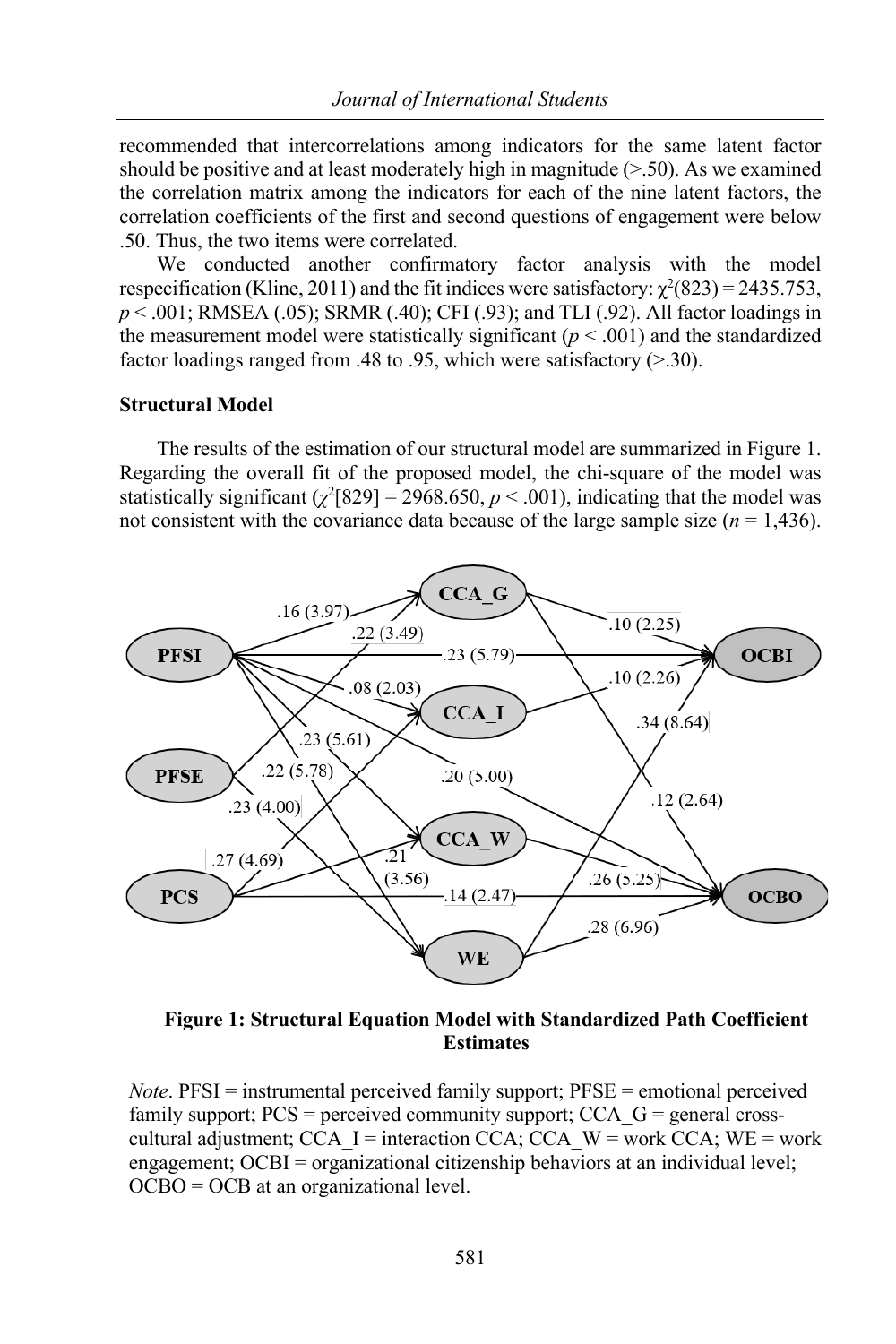All other model-data fit indices were satisfied in terms of RMSEA (.06), SRMR (.08), CFI (.91), and TLI (.90).

Squared multiple correlations  $(R^2)$  indicated that OCBI  $(R^2 = .298)$ , OCBO  $(R^2 = .298)$ .315) had large effect sizes; CCA\_G ( $R^2$  = .138), CCA\_W ( $R^2$  = .147), engagement  $(R^2 = .162)$  had medium effect sizes; and CCA I  $(R^2 = .112)$  had small effect sizes based on Cohen's  $R^2$ . Signs and magnitudes of parameter estimates in both the measurement and structural models made sense, and no negative variances and values were out of range (i.e.,  $r < 1$ ).

# **Hypothesis Testing**

We utilized standardized path coefficients estimates and a bootstrap method to measure the magnitudes of the paths and examine the mediating effects among the research variables. As shown in Figure 1, except for the insignificant impacts of emotional PFS on CCA\_I and CCA\_W, Hypothesis 1 was supported given the statistical significance of the direct effects of the two dimensions of PFS and three dimensions of CCA: PFSI-CCA\_G ( $\beta$  = .16,  $p$  < .01), PFSI-CCA\_I ( $\beta$  = .08,  $p$  < .05), PFSI-CCA\_W ( $\beta$  = .23, *p* < .01), PFSE-CCA\_G ( $\beta$  = .22, *p* < .01), and PFSE-CCA\_W  $(\beta = .23, p < .01).$ 

Hypothesis 2 is supported as the direct effects of PFSI (β = .22,  $p < .01$ ), and PFSE ( $\beta$  = .23,  $p < .01$ ) on engagement were significant. Hypothesis 3 is partially supported as PFSI is significantly related to both OCBI ( $\beta = .23$ ,  $p < .01$ ) and OCBO  $(\beta = .20, p < .01)$  whereas PFSE is not related to both dimensions. Hypothesis 4 is also partially supported as PCS is significantly related to two of three dimensions of CCA: PCS-CCA<sup>I</sup>  $[(\beta = .27, p < .01)$  and PCS-CCA W ( $\beta = .21, p < .01$ ). Hypothesis 5 is not supported. Hypothesis 6 is partially supported as PCS is only related to OCBO (β = .14, *p* < .05). Hypothesis 7 is not supported, while Hypothesis 8 is partially supported: CCA G-OCBI ( $\beta$  = .10, *p* < .05), CCA I-OCBI ( $\beta$  = .10, *p* < .05), CCA\_G-OCBO (β = .12,  $p < .01$ ), and CCA\_W-OCBO (β = .26,  $p < .01$ ). Hypothesis 9 is fully supported: engagement-OCBI ( $\beta$  = .34, *p* < .01), engagement-OCBO ( $\beta$  = .28,  $p < .01$ ). Finally, the mediation effect of CCA and engagement were partially significant as shown in Table 2, which partially supported Hypothesis 10 and 11. Since there was no direct relationship between CCA and engagement, Hypothesis 12 about the mediation effect of CCA was not supported.

| Path: IV $\rightarrow$ MV $\rightarrow$ DV  |                | Product of Coefficients | $BC 95\% CI*$ |       |       |
|---------------------------------------------|----------------|-------------------------|---------------|-------|-------|
|                                             | $\overline{a}$ | $SE_a$                  | Ζ             | Lower | Upper |
| $PFSI \rightarrow WE \rightarrow OCBI$      | 0.073          | 0.015                   | 4.880**       | 0.043 | 0.103 |
| $PFSE \rightarrow WE \rightarrow OCH$       | 0.078          | 0.022                   | $3.583**$     | 0.034 | 0.122 |
| $PFSI \rightarrow WE \rightarrow OCBO$      | 0.060          | 0.013                   | $4.515**$     | 0.034 | 0.086 |
| $PFSE \rightarrow WE \rightarrow OCBO$      | 0.064          | 0.019                   | $3.402**$     | 0.026 | 0.102 |
| $PFSI \rightarrow CCA \ G \rightarrow OCBO$ | 0.020          | 0.009                   | $2.217*$      | 0.002 | 0.038 |

**Table 2: Bootstrap Estimates of the Mediation Effect in the Model**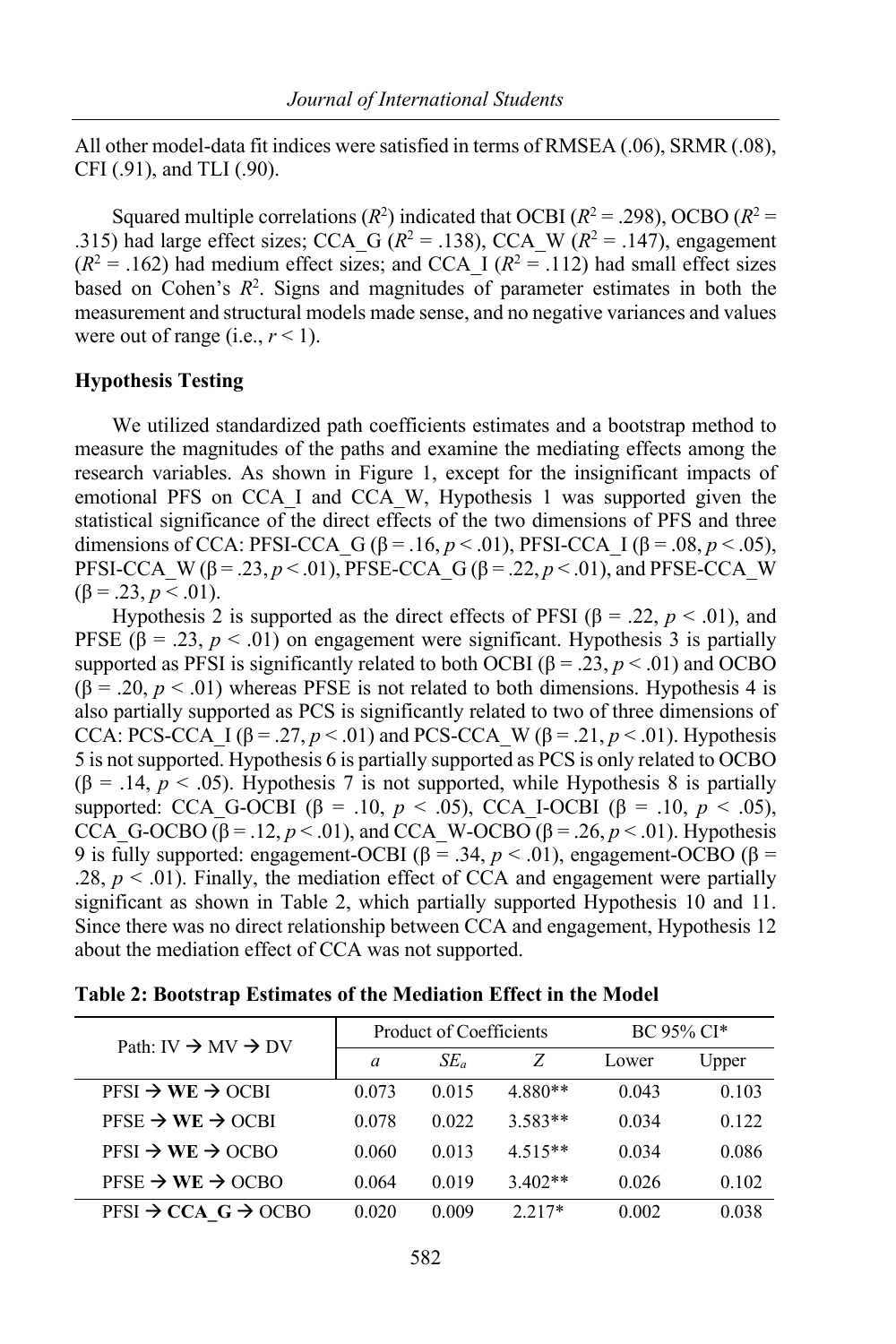| Path: IV $\rightarrow$ MV $\rightarrow$ DV  |       | Product of Coefficients | BC 95% CI* |       |       |
|---------------------------------------------|-------|-------------------------|------------|-------|-------|
|                                             | a     | $SE_a$                  |            | Lower | Upper |
| PFSE $\rightarrow$ CCA G $\rightarrow$ OCBO | 0.027 | 0.013                   | $2.073*$   | 0.001 | 0.053 |
| $PCS \rightarrow CCA$ I $\rightarrow$ OCBI  | 0.027 | 0.013                   | $2.042*$   | 0.001 | 0.053 |
| $PFSI \rightarrow CCA \ W \rightarrow OCBO$ | 0.059 | 0.015                   | $3.917**$  | 0.029 | 0.089 |
| $PCS \rightarrow CCA$ W $\rightarrow$ OCBO  | 0.055 | 0.019                   | $2.969**$  | 0.017 | 0.093 |

*Journal of International Students*

*Note*. PFSI = instrumental perceived family support; PFSE = emotional perceived family support;  $PCS =$  perceived community support;  $CCA$   $G =$  general crosscultural adjustment; CCA\_I = interaction CCA; CCA\_W = work CCA; WE = work engagement; OCBI = organizational citizenship behaviors at an individual level;  $OCBO = OCB$  at an organizational level. IV = independent variable;  $MV =$ mediating variable;  $DV =$  dependent variable; a = standardized estimate of the mediating effect;  $SE_a$  = standard error;  $BC$  = bias corrected;  $CI$  = confidence interval; \*\*Significant at the 0.01 level; \*Significant at the 0.05 level.

# **DISCUSSION**

The results offer new insights and a deeper understanding that expand our knowledge of the current international higher education literature by investigating PFS and PCS as resources of international students in personal domains and their association with academic success and social integration (i.e., CCA, engagement, and OCBs). In particular, there have been general assumptions about international students' social assimilation, the institutional culture in the host country, and consideration of their social network as an exclusive property offered by HEIs (Trice & Yoo, 2007). However, institutions with a top-down managerial approach do not fully guarantee accessibility to social networks and the approach does not explain other types of resources and opportunities available through noninstitutional social networks and personal resources. In order to visualize a holistic picture of international students' experience, this study examined and confirmed the critical influences of the underexplored factors in personal domains (i.e., PFS and PCS) for international students' academic achievement and social integration.

The results showed that most of the hypotheses were supported. However, the results from the structural model analysis revealed several unexpected and/or insignificant relationships. Specifically, as one of the primary resources within personal domains, instrumental PFS was positively related to all outcome variables, including all of the three dimensions of CCA, engagement, and all of the two dimensions of OCBs. Emotional PFS was positively related to general CCA and engagement only. In addition, PCS was positively associated with interaction and work CCA and OCBO only. One of the possible explanations for the insignificant relationships is the indirect relationships among the variables. For example, the two dimensions of OCBs are indirect outcomes of emotional PFS, mediated by engagement and general CCA as shown in Table 2. In addition, PCS is indirectly related to OCBI through interaction CCA.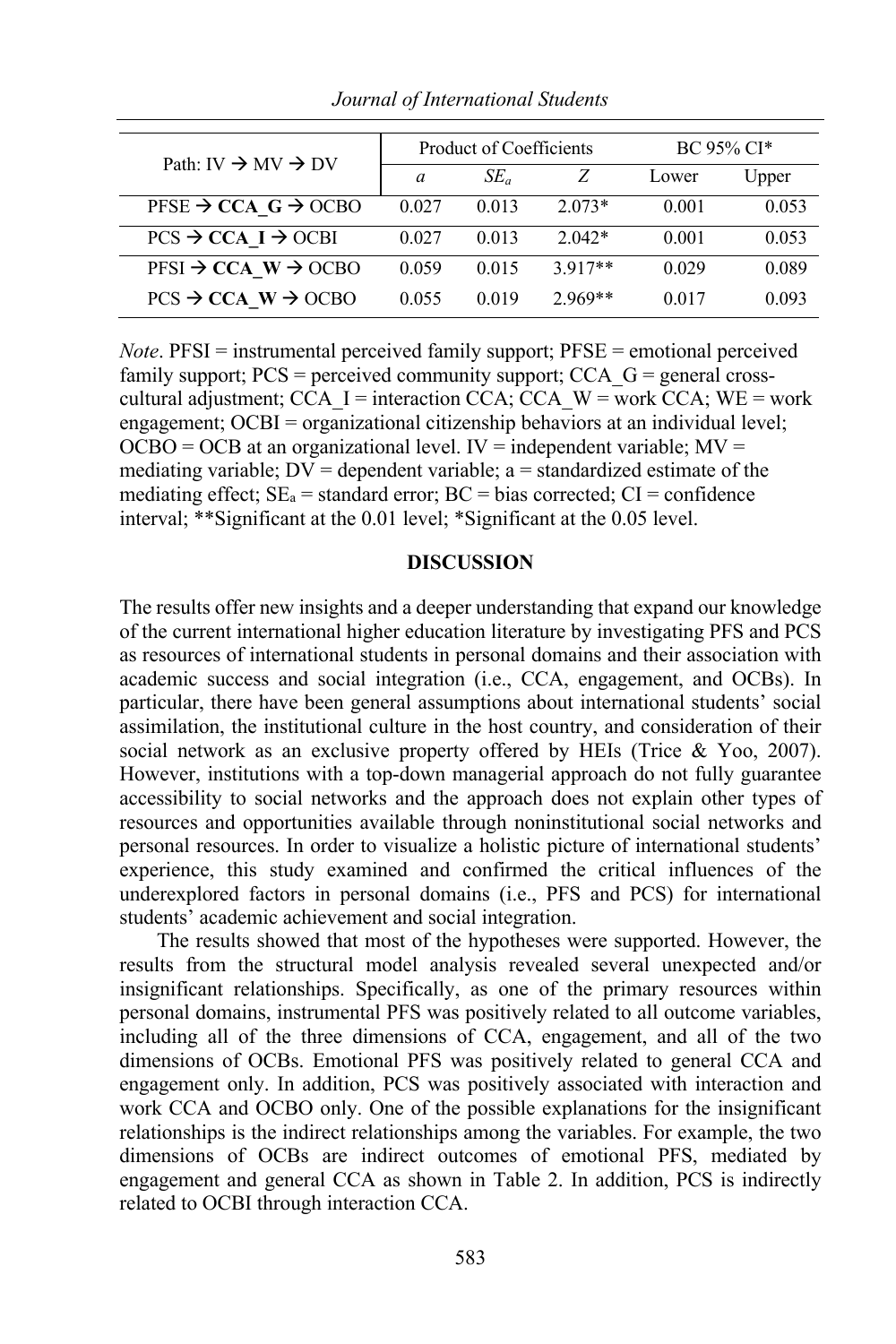The significant direct and indirect effects of PFS and PCS on the outcome variables in this study represented a reciprocal influence between personal and work domains, which supported the spillover theory (Caligiuri et al., 1998). Since work and personal domains are blurred for international students, support from family members and communities is crucial to international students' outcomes (Martirosyan et al., 2019). As the demographics indicate, international students are involved in various types of communities but primarily in student organizations, ethnicity groups, religious groups, and local social groups. According to the results, being involved in various types of communities gives international students opportunities to interact with local people, to obtain resources and information to adjust to their academic work and to demonstrate OCBs. Therefore, the spillover theory is supported by the results of this study.

Three dimensions of CCA were directly associated with two dimensions of OCBs except for the relationships between interaction CCA and OCBO and between work CCA and OCBI.In the expatriation literature, the relationship between CCA and expatriate effectiveness, including OCBs, is not clear. According to several studies (e.g., Wu & Ang, 2011), well-adjusted expatriates perform well with more available resources (time, effort, and emotional investment). However, several studies have failed to prove the relationships and suggested that adjustment has little effect on performance (e.g., Takeuchi et al., 2005). The results of this study suggest that different types of CCA may be related to different types of outcomes in the HEI context. Consequently, it is critical to secure three types of CCA for international students to be academically successful and socially integrated.

Engagement was directly associated with two dimensions of OCBs and mediated the relationships between resources in personal domains and OCBs. The significant relationship between engagement and OCBs can be explained by the JD-R model because motivated employees produce positive outcomes (Demerouti et al., 2001). As the JD-R model illustrates, engagement also mediated the relationships between OCBs and resources in personal domains. The JD-R model has been widely used in management literature; however, it has rarely been applied in the context of education, particularly higher education. The current study confirmed the applicability of the JD-R model in the HEI context.

Finally, most hypotheses with the OCBs in this study were significant possibly due to the collectivistic cultural background of most of the international student participants. According to L. Wang et al. (2013), individuals in a collectivistic culture tend to engage in OCBs. In the current study, almost 80% of the participants came from regions that typically have collectivistic cultures (Hofstede et al., 2010): Asia (68%), Middle East (5.4%), and South America (5.6%); hence, a comparative study of the relationships among the samples from various cultural contexts would be meaningful.

## **Practical Implications**

The results from the current study offer several practical insights for multiple stakeholders in HEIs. First, the results indicated that university administrators and faculty need to consider resources in personal domains and their impact on outcomes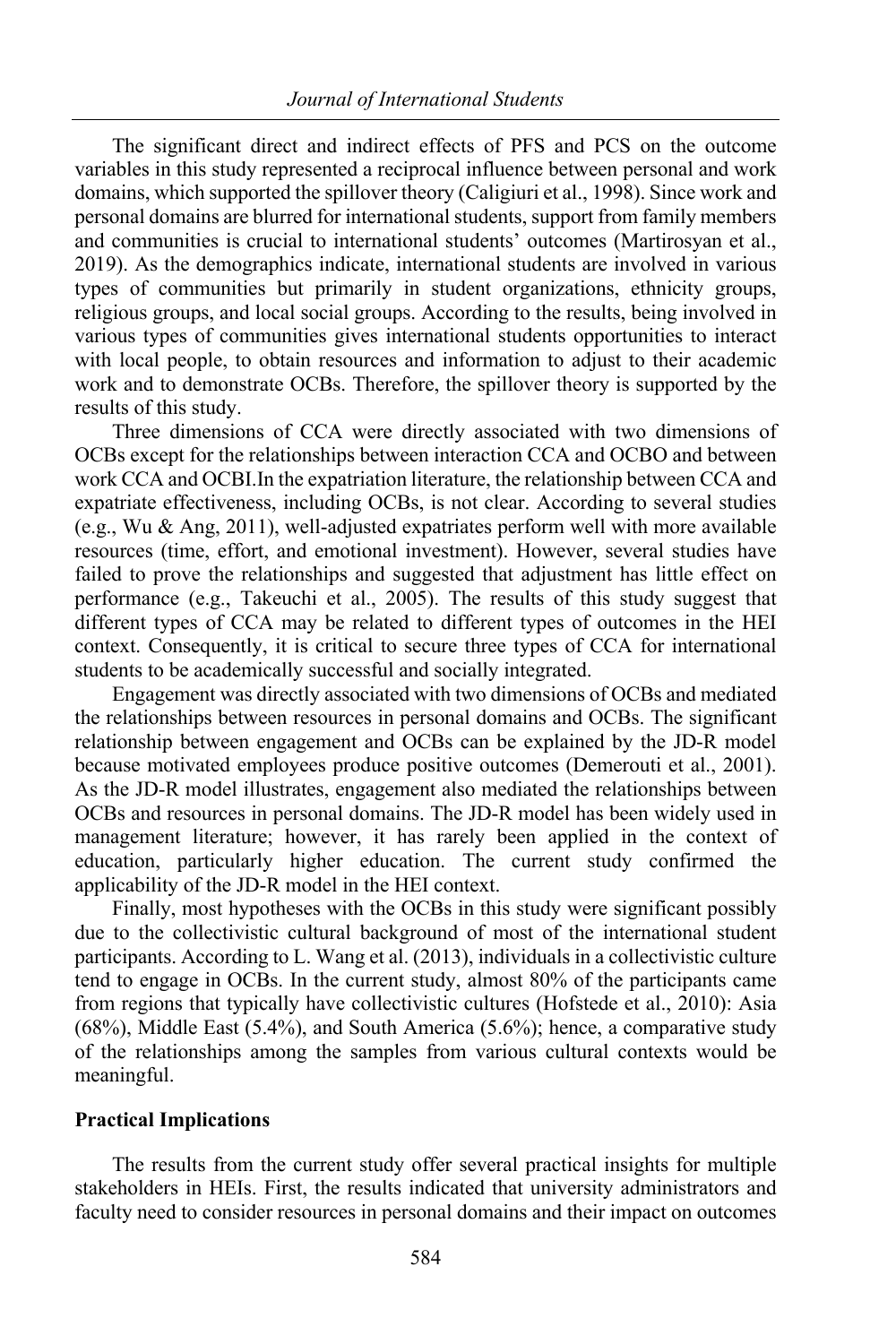of international students. Such knowledge enables HEIs to make data-driven decisions about how to help international students acquire resources in their personal domains (Cox et al., 2017). Based on the significant relationship between community support for international students and their adjustment, offices related to international student services can play a critical role in developing customized programs to help international students become involved in various types of communities for their better adjustment and engagement.

Additionally, HEIs may consider adjusting their criteria for international students' academic achievement and social integration. As indicated by the results, three dimensions of CCA, engagement, and OCBs could be included as outcomes, which can diversify the criteria for international students' effectiveness.

Furthermore, gaining insights into cultural knowledge might help university administrators and student advisors customize and develop their strategies for international students' academic success and social integration. The results from this study indicate that the hypothesized relationships could be strengthened by a collectivistic culture. Collectivism refers to one in which the interests of the group prevail over the interests of the individual (Hofstede et al., 2010). Since international students from the collectivistic culture emphasize *We* rather than *I* and are familiar with engaging in a strong, cohesive in-group with unquestioning loyalty, they consider group memberships (e.g., community) important and might seek a similar kind of support in foreign local communities (Hofstede et al., 2010; Shao & Crook, 2015). University administrators and student advisors could help international students become engaged in various communities and build new social networks in the host countries by leveraging advanced technology or students' own social network systems (e.g., WeChat, Facebook, Kakaotalk). Ensuring international students' success in a foreign country will not only enhance their chance of academic success, but also foster a culture of diversity and promote the university's diversity initiatives. Furthermore, these strategic interventions could lead to greater success in recruiting and motivating international students. Finally, this study provides international students with an opportunity to critically reflect on their own experience and identify resources that are critical for their success.

## **Limitations, Recommendations, and Future Studies**

This study has several limitations. First, data collected for this study are generated from a self-reported perception-based survey. This may cause response bias and common method bias. Although several procedural remedies were incorporated in this study to prevent or reduce such biases, alternative approaches to overcome this potential problem (e.g., multirater approach) may be employed for future research.

Second, although the hypothesized model was supported and most of the hypotheses were fully or partially supported, this model needs further testing for its applicability in various contexts because the model was examined from data collected within one U.S. public university. Future studies need to examine it from other universities, regions, and/or countries.

Next, the collected data were analyzed without controlling for demographic variables since this study aimed to examine the overall relationships between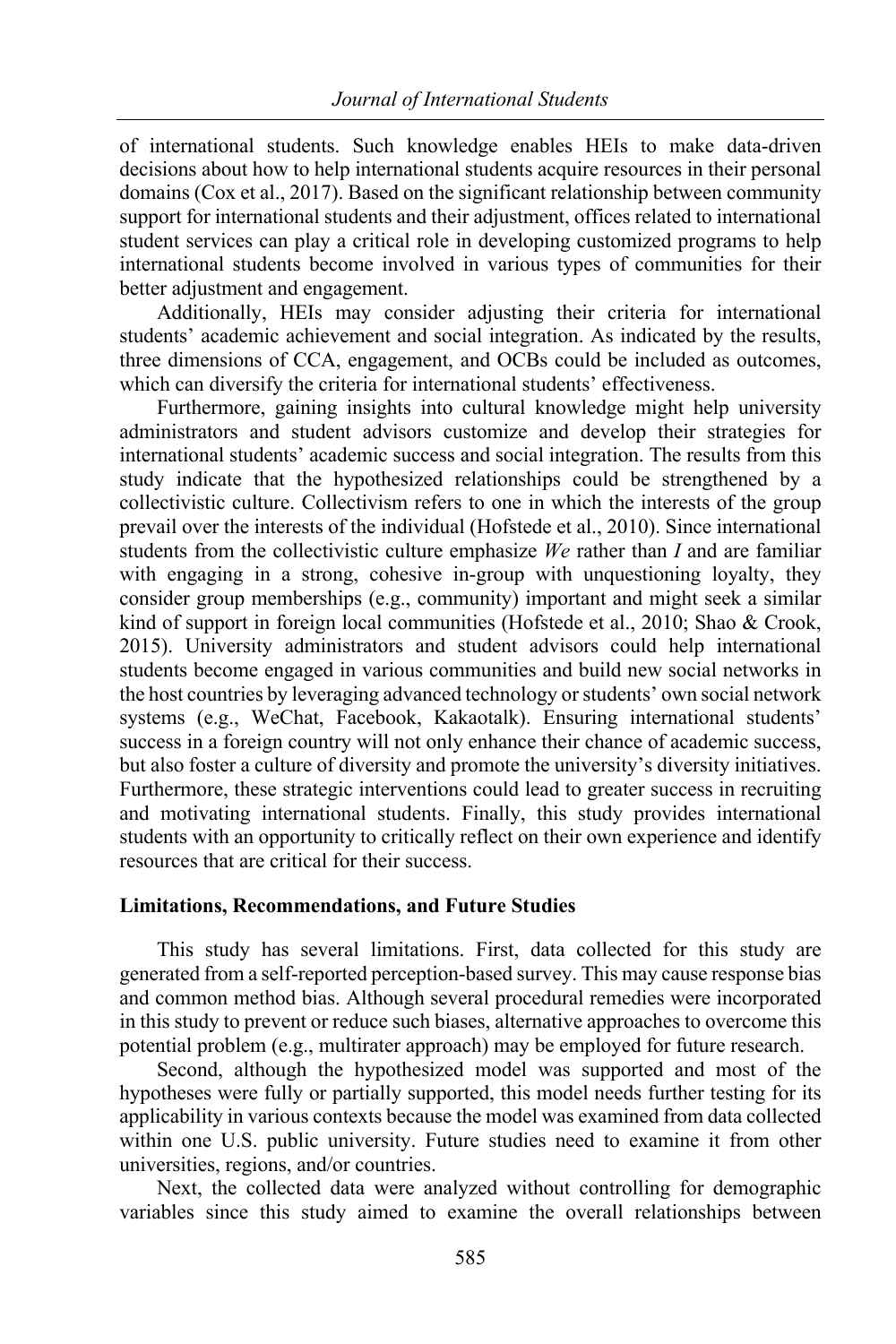resources and outcomes in the hypothesized model. The relationships may be different when certain demographic variables are controlled for. Future studies may include control of possibly influential demographic variables at the design stage.

Finally, the hierarchical linear model approach could be employed to capture the differences in the relationships among the variables depending on the national and/or cultural context after several data sets are accumulated. This effort would shed light on future cross-cultural studies, which, in turn, could benefit the HEIs in various countries.

# **REFERENCES**

- Abdullah, D., Abd Aziz, M. I., & Ibrahim, A. L. M. (2013). A "research" into international student-related research: (Re)visualizing our stand? *Higher Education, 67*, 235–253.
- Aldawsari, N., Adams, K., Grimes, L., & Kohn, S. (2018). The effects of crosscultural competence and social support on international students' psychological adjustment: Autonomy and environmental mastery. *Journal of International Students, 8*(2), 901–924.
- Bakker, A. B., & Demerouti, E. (2007). The job demands-resources model: State of the art. *Journal of Managerial Psychology, 22*, 309–328.
- Black, J. S. (1988). Work role transitions: A study of American expatriate managers in Japan. *Journal of International Business Studies, 19*, 277–294.
- Black, J. S., & Stephens, G. K. (1989). The influence of the spouse on American expatriate adjustment and interest to stay in Pacific Rim overseas assignments. *Journal of Management, 15*, 529–574.
- Bulgan, G., & Çiftçi, A. (2018). Work-family balance and psychosocial adjustment of married international students. *Journal of International Students, 8*(2), 1079– 1107.
- Caligiuri, P. M., Hyland, M. A. M., Joshi, A., & Bross, A. S. (1998). Testing a theoretical model for examining the relationship between family adjustment and expatriates' work adjustment. *Journal of Applied Psychology, 83*, 598–614.
- Cerdin, J. L., & Selmer, J. (2014). Who is a self-initiated expatriate? Towards conceptual clarity of a common notion. *International Journal of Human Resource Management, 25*, 1281–1301.
- Chapdelaine, R. F., & Alexitch, L. R. (2004). Social skills difficulty: Model of culture shock for international graduate students. *Journal of College Student Development, 45*, 167–184.
- Cho, J., & Yu, H. (2015). Roles of university support for international students in the United States: Analysis of a systematic model of university identification, university support, and psychological well-being. *Journal of Studies in International Education*, *19*(1), 11–27.
- Coleman, J. S. (1990). *Foundations of social theory.* Harvard University Press.
- Cox, B. E., Reason, R. D., Tobolowsky, B. F., Brower, R. L., Patterson, S., Luczyk, S., & Roberts, K. (2017). Lip service or actionable insights? Linking student experiences to institutional assessment and data-driven decision making in higher education. *The Journal of Higher Education, 88*(6), 835–862.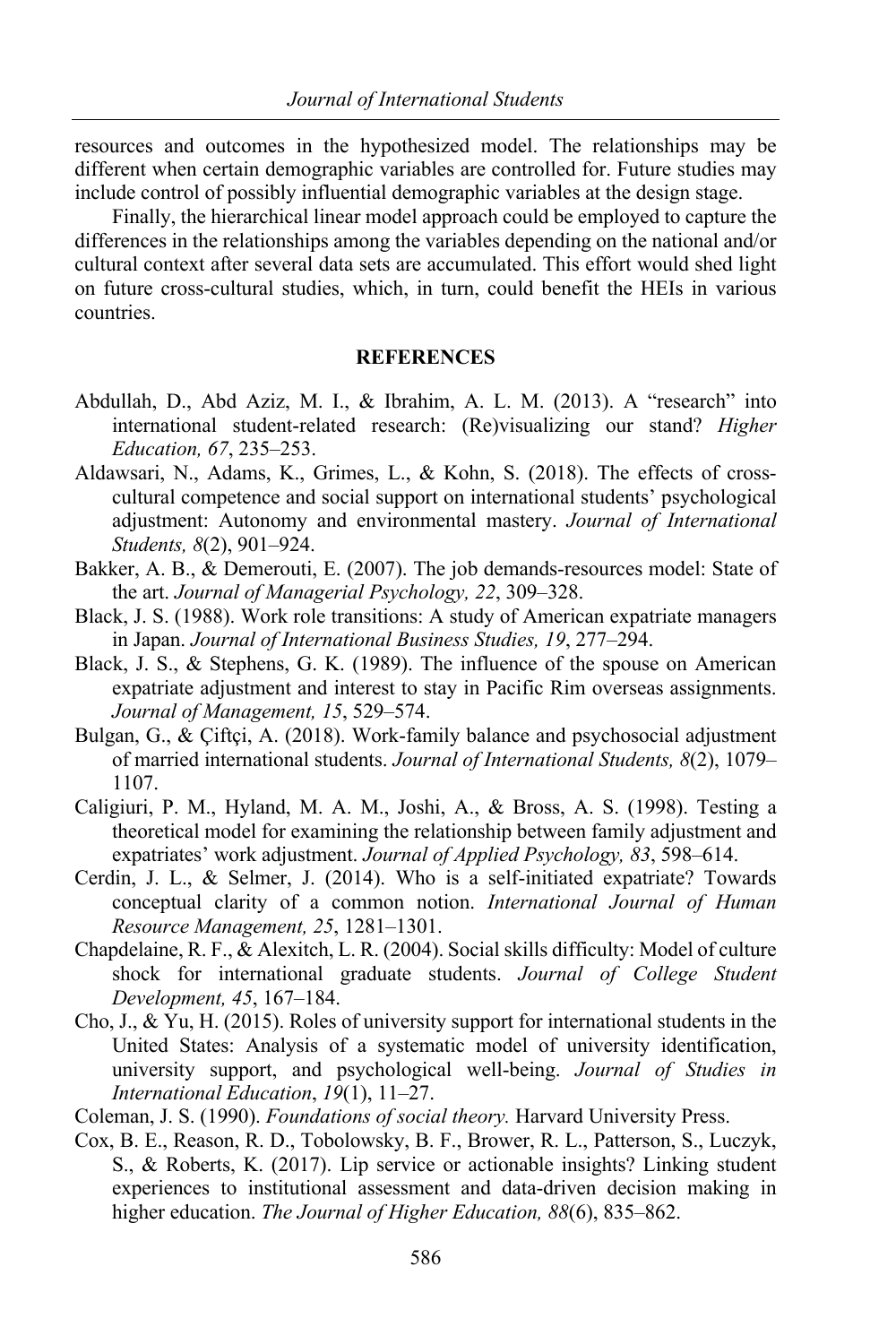- Crow, G., & Allan, G. (1994). *Community life: An introduction to local social relations*. Harvester-Wheatsheaf.
- Demerouti, E., Bakker, A. B., Nachreiner, F., & Schaufeli, W. B. (2001). The job demands-resources model of burnout. *Journal of Applied Psychology, 86*, 499– 512.
- Egron-Polak, E. (2012). Internationalization of higher education: A few global trends and regional perspectives. In C. T. Ennew & D. Greenaway (Eds.), *The globalization of higher education* (pp. 57–69). Palgrave Macmillan.
- Froese, F. J., & Peltokorpi, V. (2013). Organizational expatriates and self-initiated expatriates: Differences in cross-cultural adjustment and job satisfaction. *International Journal of Human Resource Management, 24*, 1953–1967.
- Green, W. (2019). Engaging students in international education: Rethinking student engagement in a globalized world. *Journal of Studies in International Education*, *23*(1), 3–9.
- Gresham, R., & Clayton, V. (2011). Community connections: A programme to enhance domestic and international students' educational experience. *Journal of Higher Education Policy and Management, 33*, 363–374.
- Herrero, J., & Gracia, E. (2007). Measuring perceived community support: Factorial structure, longitudinal invariance, and predictive validity of the PCSQ (Perceived Community Support Questionnaire). *Journal of Community Psychology, 35*, 197–217.
- Hofstede, G., Hofstede, G. J., & Minkov, M. (2010). *Cultures and organizations: Software of the mind* (3rd ed.). McGraw-Hill.
- Institute of International Education. (2016). International student enrollment trends, 1948/49-2015/16*. Open Doors Report on International Educational Exchange.*  https://www.iie.org/Research-and-Insights/Open-Doors/Data/International-Students/Enrollment-Trends
- Jackson, M., Ray, S., & Bybell, D. (2013). International students in the US: Social and psychological adjustment. *Journal of International Students, 3*, 17–28.
- Jindal-Snape, D., & Rienties, B. (2016). *Multi-dimensional transitions of international students to higher education*. Routledge.
- King, L. A., Mattimore, L. K., King, D. W., & Adams, G. A. (1995). Family support inventory for workers: A new measure of perceived social support from family members. *Journal of Organizational Behavior, 16*, 235–258.
- King, R., & Raghuram, P. (2013). International student migration: Mapping the field and new research agenda. *Population, Space and Place, 19*, 127–137.
- Kline, R. B. (2011). *Principles and practice of structural equation modeling* (3rd ed.). Guilford Press.
- Martirosyan, N. M., Bustamante, R. M., & Saxon, D. P. (2019). Academic and social support services for international students: Current practices. *Journal of International Students, 9*(1), 172–191.
- Meriac, J. P. (2012). Work ethic and academic performance: Predicting citizenship and counterproductive behavior. *Learning and Individual Differences, 22*, 549– 553.
- Minuchin, S. (1974). *Families and family therapy*. Harvard University Press.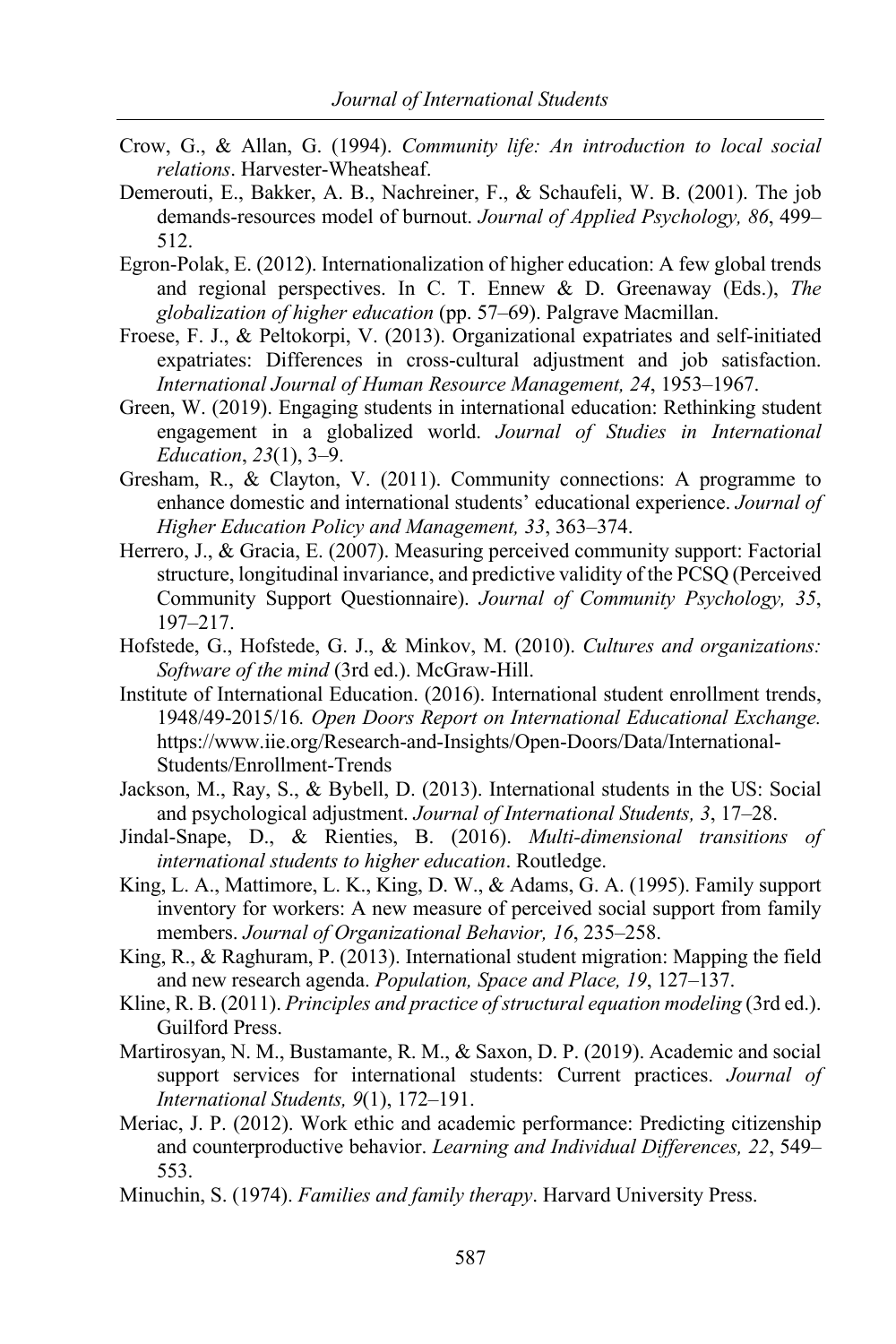- Myers, S., Goldman, Z., Atkinson, J., Ball, H., Carton, S., Tindage, M., & Anderson, A. (2015). Student civility in the college classroom: Exploring student use and effects of classroom citizenship behavior. *Communication Education, 65*(1), 1– 19.
- Nahrgang, J. D., Morgeson, F. P., & Hofmann, D. A. (2011). Safety at work: A metaanalytic investigation of the link between job demands, job resources, burnout, engagement, and safety outcomes. *Journal of Applied Psychology, 96*, 71–94.
- Nasurdin, A. M., & O'Driscoll, M. P. (2012). Work overload, parental demand, perceived organizational support, family support, and work-family conflict among New Zealand and Malaysian academics. *New Zealand Journal of Psychology, 41*(1), 38–48.
- Ng, E. C. W., Chan, C. C., & Lai, M. K. (2014). Hope and life satisfaction among underprivileged children in Hong Kong: The mediating role of perceived community support. *Journal of Community Psychology, 42*, 352–364.
- Organisation for Economic Cooperation and Development. (2019). *Education at a glance 2019: OECD indicators.* https://doi.org/10.1787/f8d7880d-en
- Organ, D. W., Podsakoff, P. M., & MacKenzie, S. B. (2006). *Organizational citizenship behavior: Its nature, antecedents, and consequences*. Sage.
- Rattrie, L. T. B., & Kittler, M. G. (2014). The job demands-resources model and the international work context-a systematic review. *Journal of Global Mobility, 2*, 260–279.
- Rienties, B., Beausaert, S., Grohnert, T., Niemantsverdriet, S., & Kommers, P. (2012). Understanding academic performance of international students: The role of ethnicity, academic and social integration. *Higher Education, 63*, 685–700.
- Schaufeli, W. B., Salanova, M., Gonzalez-Roma, V., & Bakker, A. B. (2002). The measurement of engagement and burnout: A two sample confirmatory factor analytic approach. *Journal of Happiness Studies, 3*, 71–92.
- Schmitt, N., Oswald, F. L., Friede, A., Imus, A., & Merritt, S. (2008). Perceived fit with an academic environment: Attitudinal and behavioral outcomes. *Journal of Vocational Behavior, 72*, 317–335.
- Shao, Y., & Crook, C. (2015). The potential of a mobile group blog to support cultural learning among overseas students. *Journal of Studies in International Education*, *19*(5), 399–422.
- Takeuchi, R. (2010). A critical review of expatriate adjustment research through a multiple stakeholder view: Progress, emerging trends, and prospects. *Journal of Management, 36*, 1040–1064.
- Takeuchi, R., Tesluk, P., Yun, S., & Lepak, D. (2005). An integrative view of international experience. *Academy of Management Journal, 48*, 85–100.
- Trice, A. G., & Yoo, J. E. (2007). International graduate students' perceptions of their academic experience. *Journal of Research in International Education, 6*, 41–66.
- Wang, J. (2009). A study of resiliency characteristics in the adjustment of international graduate students at American universities. *Journal of Studies in International Education*, *13*(1), 22–45.
- Wang, L., Hinrichs, K. T., Prieto, L., & Howell, J. P. (2013). Five dimensions of organizational citizenship behavior: Comparing antecedents and levels of